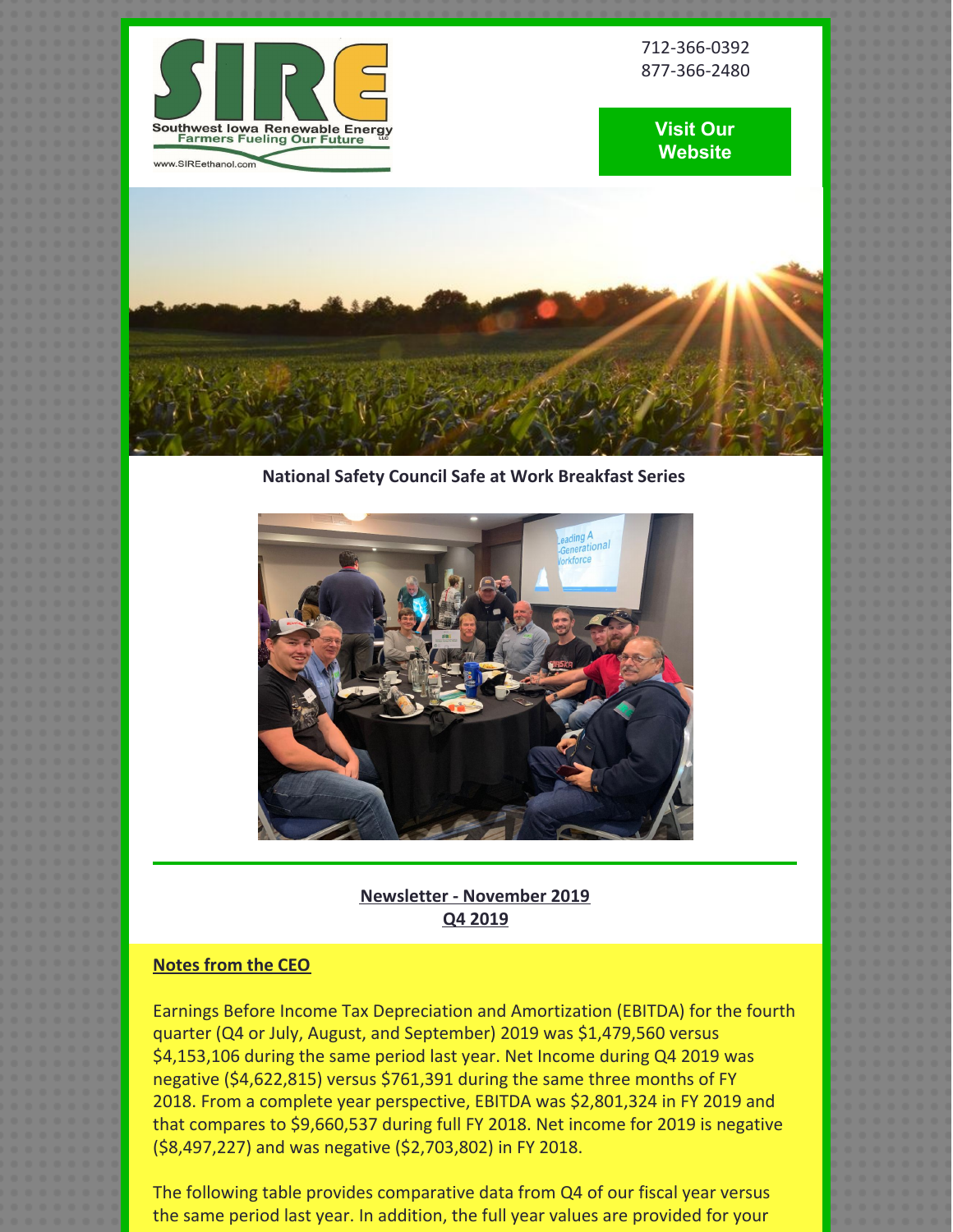reference as well.

#### **Table 1. Operational and Financial Summary**

| <b>Description</b>                           | Q4 FY 2019    | Q4 FY 2018    | 12 month -<br>FY 2019 | 12 month $-$<br>FY 2018 |
|----------------------------------------------|---------------|---------------|-----------------------|-------------------------|
| Production (den gal)                         | 32.70 million | 34.46 million | 129.3 million         | 127.8 million           |
| Ethanol Yield (den gal/bu)                   | 2.920         | 2.948         | 2.903                 | 2.945                   |
| <b>Ethanol Price (per gal)</b>               | \$1.36        | \$1.28        | \$1.28                | \$1.31                  |
| Corn Price (per bushel)                      | \$3.80        | \$3.35        | \$3.71                | \$3.41                  |
| Corn Oil Yield (lbs/bu)                      | 0.97          | 0.94          | 0.98                  | 0.90                    |
| BTU's/gallon                                 | 21,220        | 22,722        | 22,766                | 23,900                  |
| Steam   Natural Gas cost per<br><b>MMBTU</b> | \$2.986       | \$3.346       | \$3.534               | \$3,438                 |
| kWh/gallon                                   | 0.699         | 0.672         | 0.666                 | 0.658                   |
| Chemical cost (\$/gal)                       | \$0.097       | \$0.103       | \$0.097               | S0.108                  |

Fiscal 2019 is a year that looks best in the rear-view mirror. And while we cannot make forward progress by looking behind us, the year provides clear guidance for where SIRE needs to be to prosper. This is what we know; the industry continues to have the ability to supply more ethanol than domestic demand wants. That reality, coupled with the expectation that the company operate in the upper quartile of the industry, drives our efforts to increase efficiency and reduce expenses.

### **Table 2. Cost per gallon**

| <b>Metric</b>     | <b>FY 2019</b> | <b>FY 2018</b> |
|-------------------|----------------|----------------|
| Variable Cost     | 50.2456        | \$0.2544       |
| <b>Fixed Cost</b> | 50.1208        | \$0.1413       |
| G&A Cost          | \$0.0379       | \$0.0387       |
| Total             | 50.4043        | \$0.4344       |

Tables 1 and 2 show where we are versus the previous year and period. Comparing only the ethanol price received and the cost of corn year-over-year, it would be logical to expect EBITDA to have been significantly lower on a per gallon basis than what was achieved. Those two metrics (coupled with lower ethanol yield in FY 2019) suggest a 15 cent per gallon drop in opportunity. Total revenue was actually a cent per gallon higher than FY 2018 due primarily to the production of an additional 1.3 million gallons of ethanol which allowed for greater distillers grains sales and higher distillers corn oil (DCO) sales. Both of these co-products were sold at higher per unit values than the previous year as well. Additionally, as noted in the table, our DCO yield improved 0.08 pounds per bushel over FY 2018. For context, that represents an additional 3.47 million pounds of oil or \$896,400 of additional revenue (excluding the increased grind during FY 2019).

## **SIRE's 5/10/20 Plan**

Recognizing where we are, and were we need to go, the team has adopted a 3 year initiative we are referring to the "5/10/20" plan. This represents, using FY 2019 as baseline, the goals of:

- 5% increase in efficiency as represented by ethanol yield, DCO yield, and BTU's used per gallon of production.
- 10% reduction in the combination of fixed, variable, and G&A expenses.
- 20% increase in ethanol production.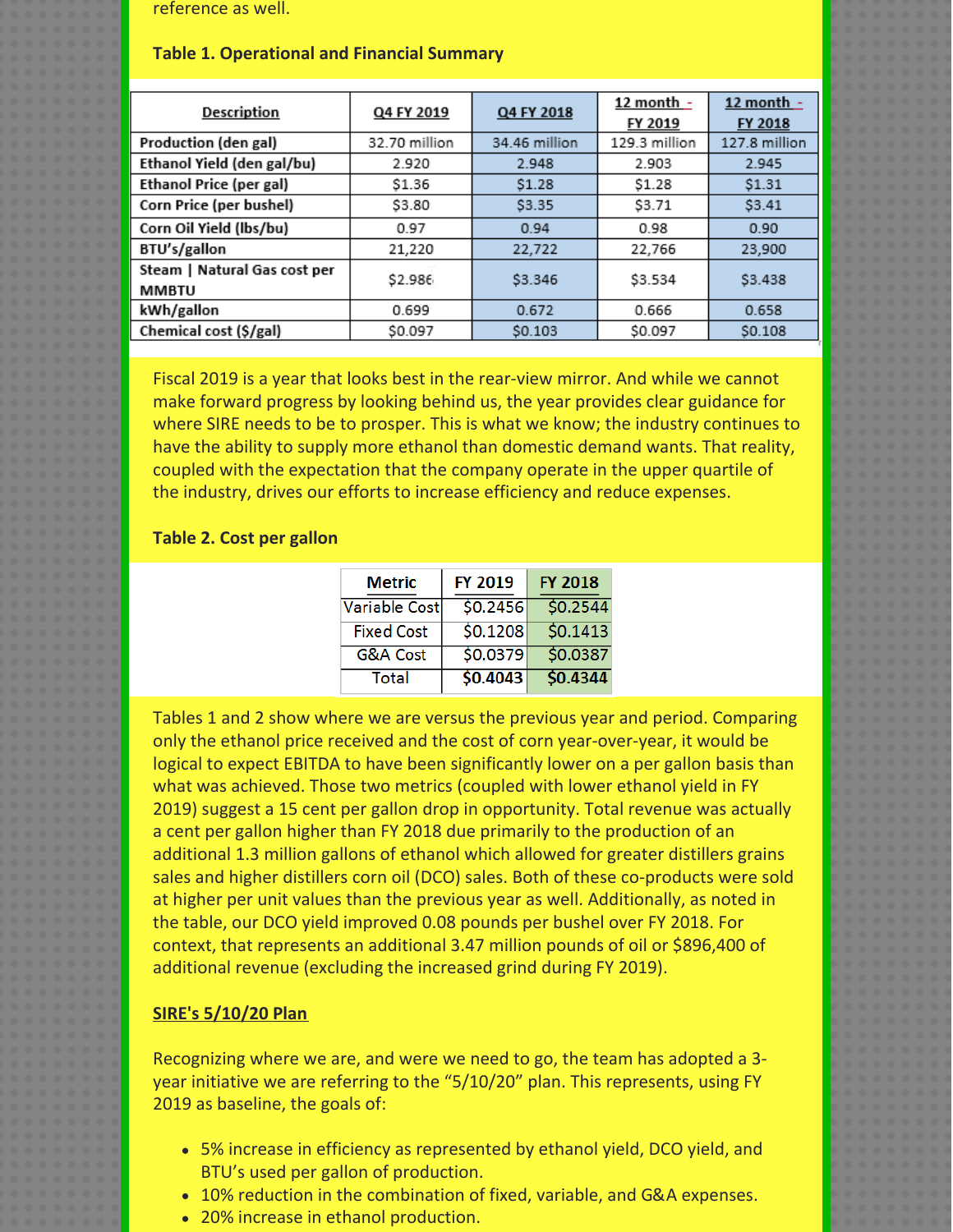Each of these goals will be challenging, but attainable. Reaching them will be a result of a combination of serious attention to detail and prudent use of capital. Ultimately, the point of this enterprise (SIRE) is to provide a return and that is what we aim to do.

### **Current Environment**

Ethanol margins in the nearby/spot are actually the best we have experienced in two years. The challenge is that the forward/next month is significantly lower. For example, recently there has been as much as a 15 cent spread from the current month to the next. This is manifestation of our supply/demand balance challenge mentioned earlier. Due to prolonged negative margins, some ethanol producers have reduced rates or are sitting on the sidelines thus creating a nearby supply reduction. Buyers recognize the ability of the industry to oversupply and are content to play a waiting game rather than book product at the higher short-term prices.

How does this dynamic change? The marketplace is extremely efficient. If new markets open up, increased demand will absorb supply. Conversely, if supply remains excessive, prices will drop to the point that more production is shut off.

Bottom line, ethanol will remain an important part of the liquid fuel supply. We need to continue to position ourselves to be able to thrive regardless in any environment.

FORWARD LOOKING STATEMENTS DISCLAIMER. Some of the information in this newsletter may contain forward looking statements that express current beliefs, projections and predictions about future results or events of Southwest Iowa Renewable Energy, LLC (the "Company") and its management, such as statements with respect to financial results and condition; future trends in the industry or in business, revenues or income; litigation or regulatory matters; business and operating plans and strategies; competitive position; operational and production improvements and opportunities that may be available to the Company. Forward looking statements are necessarily subjective in nature and are made based on numerous and varied estimates, projections, beliefs, strategies and assumptions, and are subject to numerous risks and uncertainties. Forward looking statements are not quarantees of future results, performance or business or operating conditions, and no one should place undue reliance on any forward looking statements because actual results, performance or conditions could be materially different. The Company undertakes no obligation to revise or update any forward looking statements. The forward looking statements contained in this newsletter are included in the safe harbor protection provided by Section 27A of the Securities Act of 1933, as amended and Section 21E of the Securities Exchange Act of 1934, *as amended*

*Interested in selling your grain to SIRE? Interested in buying dried or wet distillers grain? Call Kristan Barta (712-366-8830), Dustin Ploeger (712-366-8462) or Mack Walford (712-352-5017) today.*

Sincerely,

Mike Jerke, CEO mike.jerke@sireethanol.com 712-352-5002

**Southwest Iowa Renewable Energy** *712-366-0392* or *877-366-2480*

Connect With Us: